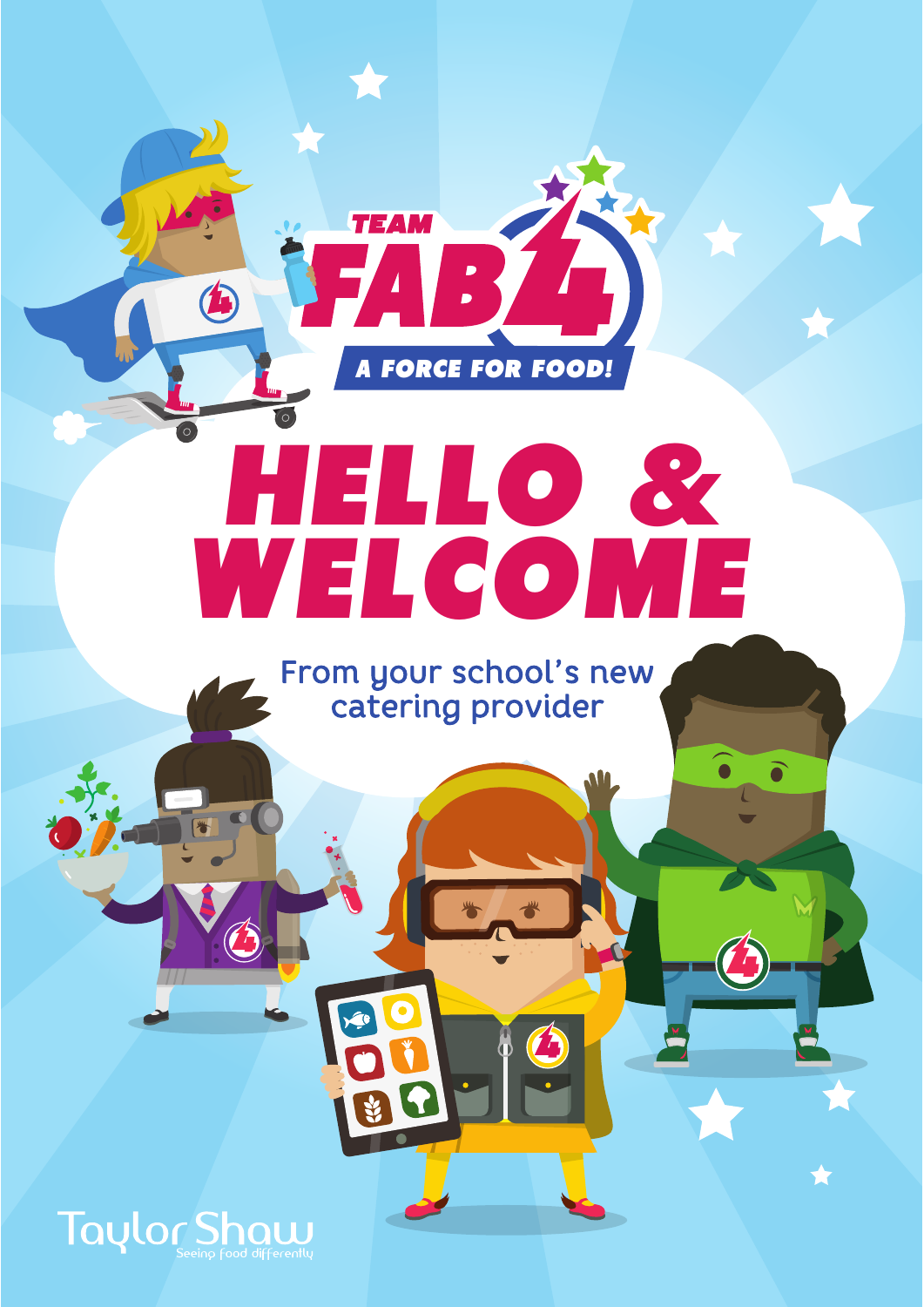As your school's new catering provider, Taylor Shaw honestly do see food differently. We have more than 20 years' experience in delivering delicious, nutritious and varied meals in schools across the UK.

HELLO

Your school's friendly catering team are here to deliver a fresh food experience! The dining room provides a wide selection of freshly prepared delicious meals, coupled with the best service experience in the industry.



Our philosophy is built on freshly cooked meals that are prepared from scratch every day using the best possible ingredients that are also locally sourced wherever possible.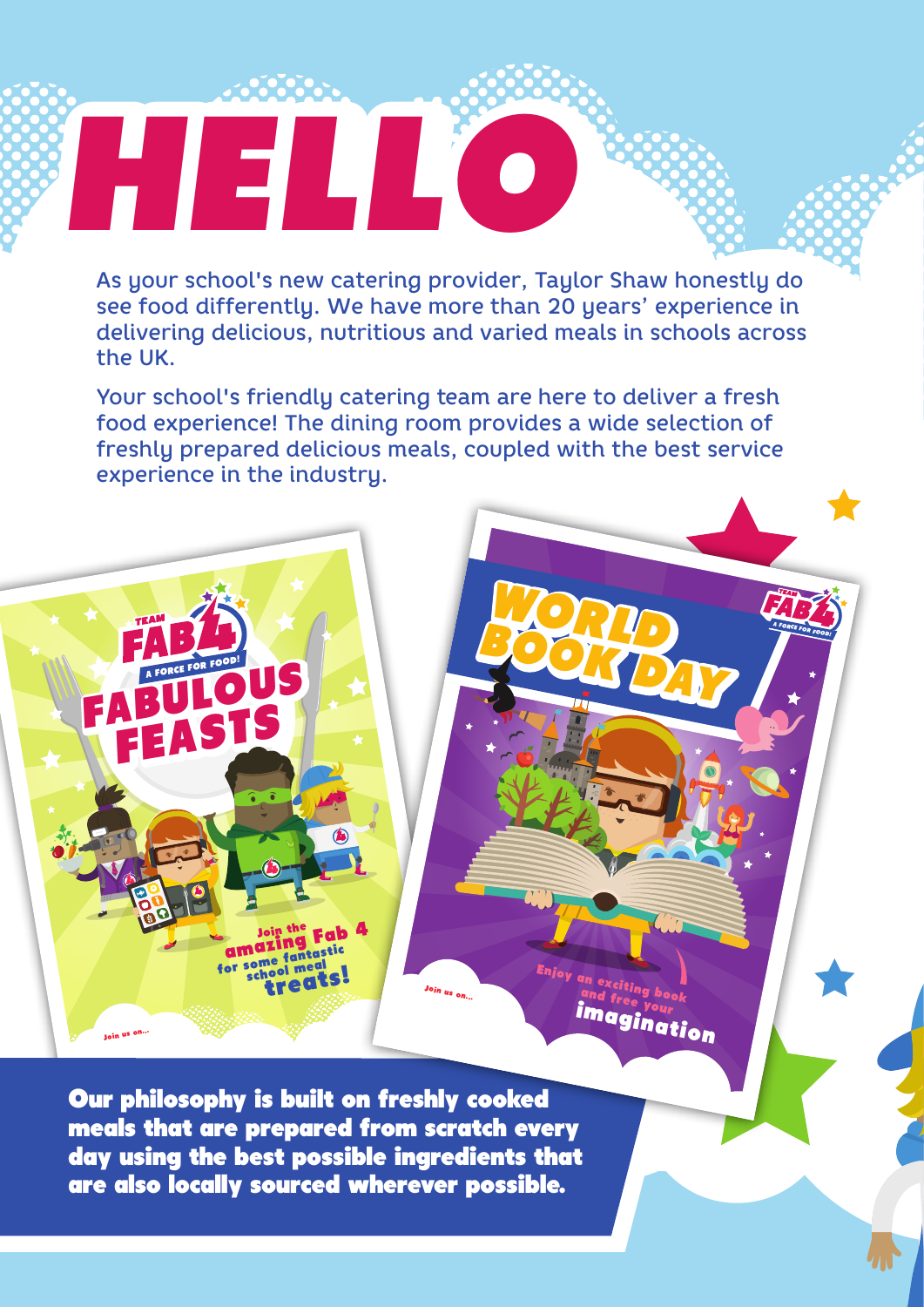

### **Fresh & Tasty every day**

We have a reputation for using only the best, finest quality ingredients. Our dishes contain 90% fresh ingredients.



- Marine Stewardship Council fish (MSC) is used, which meets the high standards of sustainability and traceability
- Meals contain no undesirable food additives or hydrogenated fats
- High levels of local procurement of meat, dairy, fruit, vegetables and salads used daily
- Red Tractor (farm assured) meat
- Free Range Eggs
- All menus are seasonally aligned, where possible, to meet the Food for Life standards

#### It's time to send pack lunches packing! You could save money & time!

A typical packed lunch is likely to cost as much, if not more than the typical school meal would cost. Especially if it has products such as tinned drinks, crisps or chocolate in it.

Similarly, the nutritional value of a packed lunch falls way below that of a school meal based on national research, which established that only 1% of school lunch boxes met nutritional standards.

Choosing a delicious school lunch also takes away the hassle of making them of course!